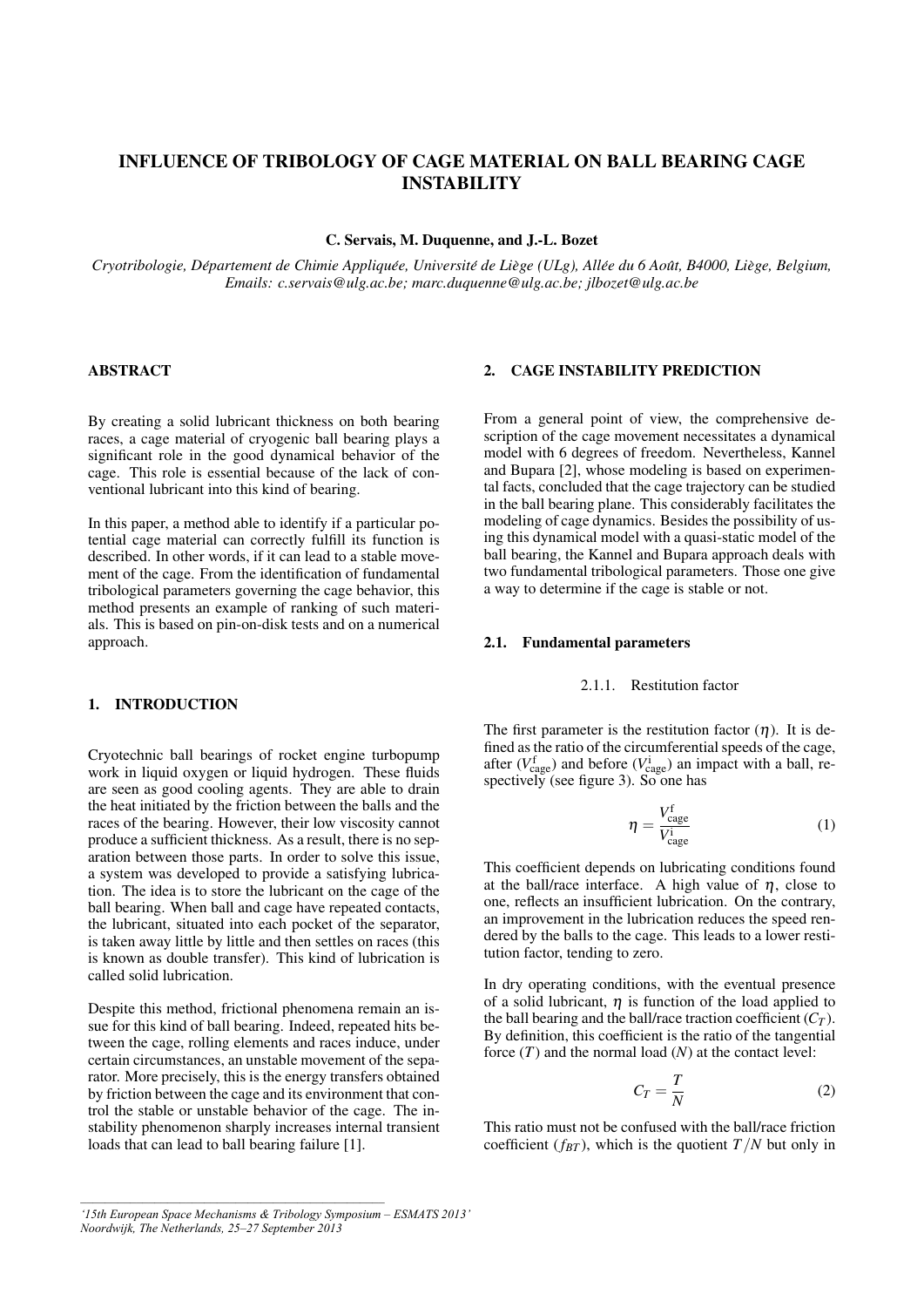

*Figure 1. Ball/cage impact and circumferential speeds.*

the case of pure sliding. By contrast, the traction coefficient  $(C_T)$  takes into account the relative rotation between ball and race.

#### 2.1.2. Friction coefficient

The second parameter is the friction coefficient of the ball/cage contact (*fBC*). During a shock, the difference of speed between the separator and a ball leads to a pure sliding.

# 2.2. Stability curve

An example of cage instability prediction, as a function of the ball/cage friction coefficient and the restitution factor, is given in Fig. 2. This stability curve was plotted for typical bearing geometry and operating conditions of cryogenic engine (DN parameter of 0.75 million, axial load of 300 daN). The area situated under the curve includes all points  $(\eta, f_{BC})$  for which the separator is stable. By contrast, the cage is unstable for the points located above the curve.

Kannel and Bupara's modeling of the cage dynamics was thus included in an original quasi-static study of the ball



*Figure 2. Stability curve example.*

bearing [3]. This one leads to the ball bearing kinematics with great accuracy. Sec. 4.4 of this paper shows why this feature is essential to determine the ball/race traction coefficient (*C<sup>T</sup>* ).

# 3. PIN-ON-DISK TESTS IN CRYOGENIC ATMO-**SPHERE**

| Name           | Composition                                         |
|----------------|-----------------------------------------------------|
| Meldin HTC 100 | Polyimide $+$ carbon fibers                         |
| Meldin 7211    | $Polvimide + graphite + PTFE$                       |
| Armalon        | $P \text{TFE} +$ glass fibers                       |
| PEEK WG 101    | Polyether ether ketone +<br>additives (PTFE free)   |
| PEEK 450 GL 30 | Polyether ether ketone $+$ glass<br>fibers          |
| PEEK450 CA 30  | Polyether ether ketone $+$ glass<br>$fibers + PTFE$ |
| Vespel SP 211  | $Polvimide + graphite + PTFE$                       |

*Tableau 1. Potential cage materials which were tested.*

Tests were performed using a pin-on-disk tribometer in order to quantify the cage/race or cage/ball friction coefficient for a range of potential cage materials. The tribometer works under cryogenic atmosphere, reproduces a slip speed from 1 to 5 m/s and applies a pin-on-disk normal load from 1 to 14 daN [4].

The pin is the potential cage material to be tested and the disk, which plays either the role of the balls or the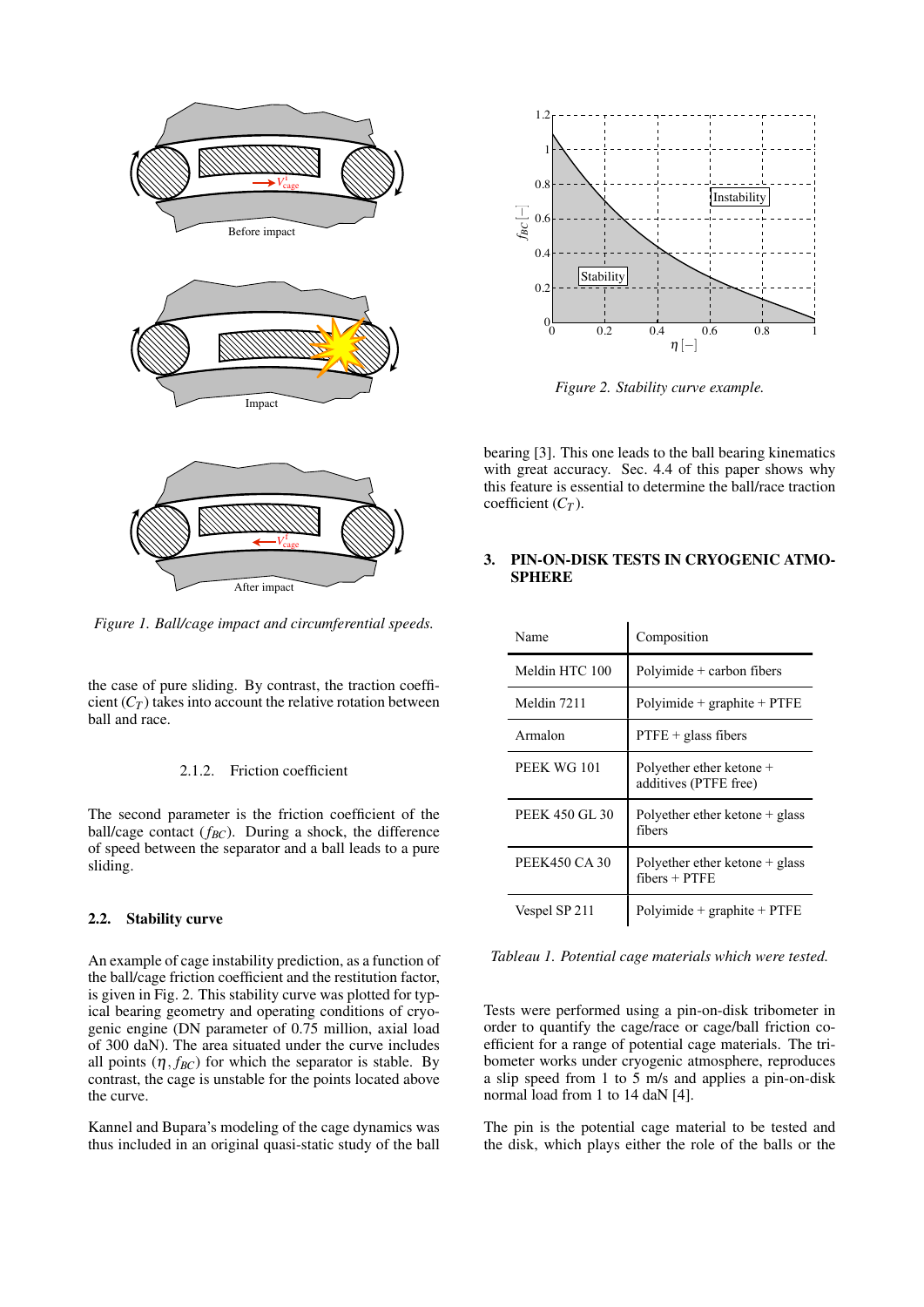bearing races, is made of stainless steel (Chromex 40 or 440C). The potential cage materials are listed in Tab. 1. All the couples of materials were tested in both liquid and gaseous nitrogen, at a temperature of 77 K.

Tests were conducted on a wide range of slip speed (*V*) and contact pressure (*p*) for each potential cage material. Those parameters were adjustable independently on the tribometer. The  $pV$  products reached during tests are listed in Tab. 2.

Tribological test results are included in Tab. 3. The values presented in this table are the mean values of friction coefficients measured for the *pV* products described in Tab. 2.

| $V\left[\text{m/s}\right]$<br>$p$ [MPa] |     | 2 | 3   | 4  | 5   |
|-----------------------------------------|-----|---|-----|----|-----|
| 0,5                                     | 0,5 |   | 1,5 | 2  | 2,5 |
|                                         |     | 2 | 3   |    | 5   |
|                                         | 3   | 6 | 9   | 12 | 15  |

*Tableau 2. List of pV products reached during tribological tests.*

### 4. BALL/RACE CONTACT MODEL

#### 4.1. Contact pressure

Since balls are loaded between both bearing rings, local deformations appear at ball/race contacts. The Hertz theory [5] allows to characterize: the surface shape for bodies pressed together, the contact pressure and the relationship between the normal load and the normal displacement within the contact.

According to the Hertz theory, the contact shape formed by two non conformal bodies is an ellipse with a semimajor axis *a* and a semi-minor axis *b*. The semi-major axis is in the transverse direction of the ring groove. The two parameters are only a function of the bodies geometry (not deformed) and of the normal load which tends to bring them closer. The pressure distribution is a semiellipsoid.

#### 4.2. Contact slip speed field

Contacts between balls and bearing rings are submitted to slip phenomena that come out two sources. They are described below by taking the example of the relative ball/inner race movement (the explanation is the same for the relative ball/outer race movement).



*Figure 3. Ball kinematics for a ball/inner race contact.*

- The first source is the rolling movement of the ball relative to the ring. One considers the rotational speeds  $\omega_S^{\text{roll}}$  and  $\omega_I^{\text{roll}}$  (figure 3), respectively the vector components of the ball spin  $(\omega_S)$  and the rotational speed of the inner ring  $(\omega_I)$  within the contact plane. The elongated shape of the Hertzian ellipse, due to the transverse curvature of the ring groove, leads to a variation of the slip speed along the major axis of the ellipse. This kind of rolling friction due to close conformity was identified by Heathcote [5].
- The second source of slip comes from the pivoting movement of the ball relative to the ring. Rotational speeds involved are  $\omega_S^{\text{piv}}$  $\alpha_I^{\text{piv}}$  and  $\omega_I^{\text{piv}}$ , respectively the vector components of the ball spin  $(\omega_S)$  and the rotational speed of the inner ring  $(\omega_I)$  in the direction that is perpendicular to the contact plane.

Rolling and pivoting components result in a slip speed field for which an example is depicted in Fig. 3.

The slip speed field can be described by using the *creep ratio*. This is a dimensionless parameter defined as

$$
\xi_I(y) = \frac{V_B(y) - V_I(y)}{V_I^{\text{roul}}}
$$
\n(3)

$$
= \left. \frac{V_B(y) - V_I(y)}{V_I^{\text{roul}}} \right|_{\text{roul}} + \left. \frac{V_B(y) - V_I(y)}{V_I^{\text{roul}}} \right|_{\text{piv}} \tag{4}
$$

$$
= \xi_I^{\text{rolling}}(y) + \xi_I^{\text{piv}}(y)
$$
\n(5)

where  $V_B$  is the peripheral speed of the ball,  $V_I$  is the peripheral speed of the inner ring and  $V_I^{\text{roll}}$  is the incoming speed of points from ball and inner ring within the contact zone.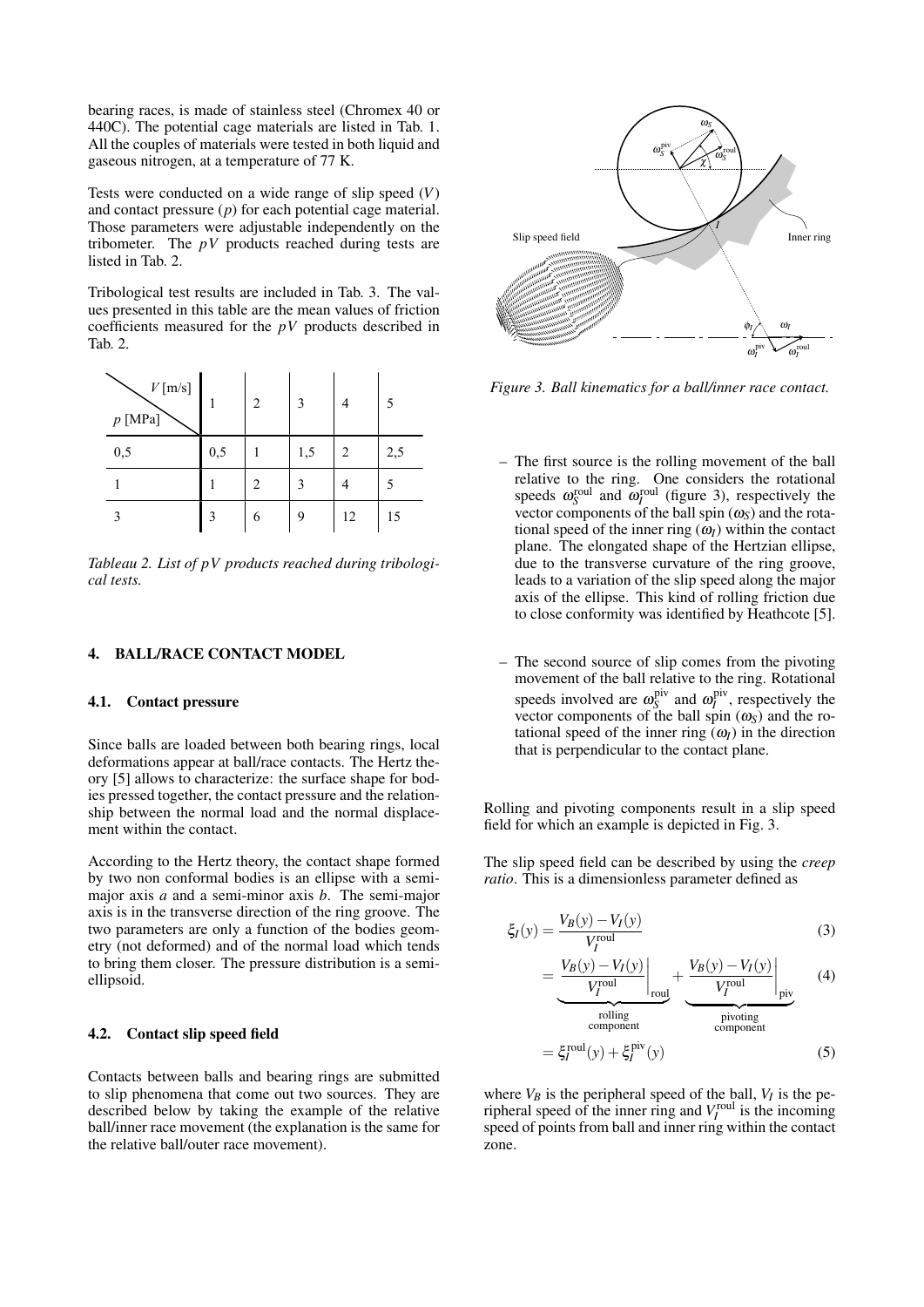|                | Gaseous nitrogen<br>Chromex 40 disk | Gaseous nitrogen<br>440C disk | Liquid nitrogen,<br>Chromex 40 disk | Liquid nitrogen<br>440C disk |
|----------------|-------------------------------------|-------------------------------|-------------------------------------|------------------------------|
| Meldin HTC 100 | $\times$                            | $\times$                      | 0,22                                | 0.32                         |
| Meldin 7211    | 0,1                                 | 0,13                          | 0.18                                | 0,2                          |
| Armalon        | 0.09                                | 0.07                          | 0.05                                | 0.08                         |
| PEEK WG 101    | 0,1                                 | 0.17                          | 0.15                                | 0,14                         |
| PEEK 450 GL 30 | 0,29                                | 0,16                          | 0.39                                | 0,27                         |
| PEEK 450 CA 30 | 0,11                                | 0.17                          | 0,12                                | 0.13                         |
| Vespel SP 211  | 0,12                                | 0.13                          | 0,14                                | 0,11                         |

*Tableau 3. Friction coefficients measured by the pin-on-disk tribometer as a function of the test conditions.*

#### 4.3. Tangential tractions

The slip speed field described above implies a local tangential displacement within the contact due to elastic compliance. It is possible to calculate those deformations and determine the tangential tractions. Some assumptions have therefore to be taken into consideration.

#### 4.3.1. Assumptions

In this subsection, we list the assumptions required.

- Hertzian pressure (*p*) is completely independent of the tangential traction  $(\bar{\tau})$  within the contact.
- The ball bearing works in a steady state.
- Materials remain in the elastic domain, with linear strain.
- The solid lubricant on races is a softer material than the stainless steel of balls and rings.
- Slip speeds parallel to the major-axis *a* of the contact are neglected. This is licit because of the high ratio *b*/*a* [5].
- The contact surface can be divided into a series of strips (width of ∆*y* each), which are parallel to the minor-axis *b* and independent of each other. This assumption, made for the first time by Haines and Ollerton [6] and called *strip theory*, is valid if the tangential traction does not vary a lot along the semimajor axis of the ellipse. This is especially the case for elongated ellipses [5, 7].
- The ball/track friction coefficient ( $f_{BT}$ ) is a constant, no matter the slip speed or the pressure involved.



*Figure 4. Contact scheme, illustration of the strip theory.*

### 4.3.2. No slip assumption

When slip occurs within the contact, the ball/track friction coefficient is defined as

$$
f_{BT} = \frac{\bar{\tau}}{p} \tag{6}
$$

Firstly, one considers that *fBT* tends to infinity, that is to say that no slip takes place within the contact. Then, one can calculate the strain in each strip. For a given strip of ordinate  $y_j$ , one has (Fig. 5)

$$
u_I(x) + u_S(x) = \xi_I(y_j)x \tag{7}
$$

since time is related to the abscissa  $x$  in a steady state

$$
x = V_I^{\text{roul}} t \tag{8}
$$

One has to note that the displacements involved here are relative to the displacement in  $x = 0$ .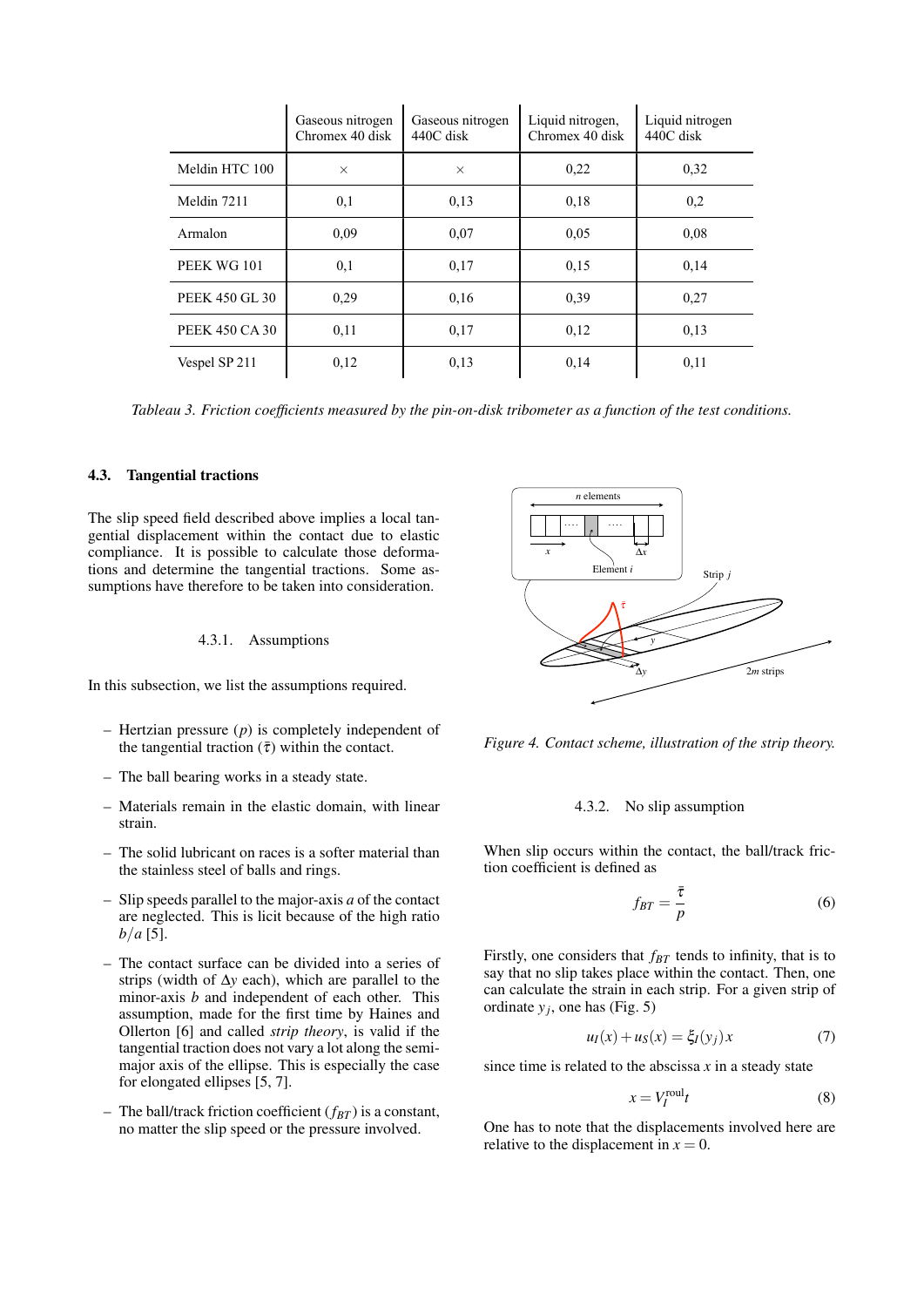By discretizing the strips into *n* parts having each a width of ∆*x* (Fig. 4), it is possible to find the stiffness matrices  $K_I$  and  $K_S$  that link the *n* nodes. Thus

$$
\begin{cases}\n\mathbf{K}_I \mathbf{q}_I = \mathbf{g} \\
\mathbf{K}_S \mathbf{q}_S = \mathbf{g}\n\end{cases}\n\Longleftrightarrow\n\begin{cases}\n\mathbf{q}_I = \mathbf{K}_I^{-1} \mathbf{g} \\
\mathbf{q}_S = \mathbf{K}_S^{-1} \mathbf{g}\n\end{cases}
$$
\n(9)

with

$$
\mathbf{q}_I = \{u_I(x_1) \dots u_I(x_n)\}^T
$$
  
\n
$$
\mathbf{q}_S = \{u_S(x_1) \dots u_S(x_n)\}^T
$$
  
\n
$$
\mathbf{g} = \{\bar{\tau}(x_1) \dots \bar{\tau}(x_n)\}^T \Delta x
$$
  
\n(10)

The relationships (9) coupled to (7) join the tangential tractions distribution to the speeds within the contact. One has

$$
\mathbf{g} = \left(\mathbf{K}_{I}^{-1} + \mathbf{K}_{S}^{-1}\right)^{-1} \xi_{I} \mathbf{x}
$$
 (11)

with 
$$
\mathbf{x} = \{x_1 \dots x_n\}^T
$$
.

The calculation of the stiffness matrices is realized by means of the method described in [5], in the case of a half-space submitted to a line loading. In addition to this, a method developed by Dareing [8] (firstly elaborated to study cylinder on cylinder contact) linking metallic substrates (ball and rings) to the transfer film was used.

#### 4.3.3. Presence of slip

At some points within the ball/track contact, tangential tractions calculated using (11) are superior to the limit imposed by Coulomb (6). Thus, by means of an iterative process, one has to put those particular tangential tractions

$$
\bar{\tau} > f_{BT} p \tag{12}
$$

to an admissible level

$$
\bar{\tau} = f_{BT} p \tag{13}
$$



*Figure 5. Speeds and displacements within one of the contact strips.*



*Figure 6. Arbitrary strip chosen within the contact. Tangential tractions without slip (dashed black line), with slip (solid line) and physical limit imposed by Coulomb.*

Fig. 6 gathers all the tangential tractions mentioned above, for an arbitrary strip chosen within the contact. Without coating, the black solid line tends to Carter's solution, which is the traction distribution between two isotropic cylinders [9].

The main originality of the presented model is to take into account the complex kinematics of the ball bearing and to sum the contribution of each strip in order to obtain the complete tangential traction distribution within the coated Hertzian contacts of the bearing.

# 4.4. Traction coefficient

When a ball/cage impact occurs, the cage induces a slight variation ∆*V* in the ball speed. By taking the example of the ball/inner race contact again, this variation leads to a new contribution  $\delta \xi_I$  to the creep ratio

$$
\xi_I(y) = \xi_I^{\text{roul}}(y) + \xi_I^{\text{piv}}(y) + \underbrace{\delta \xi_I}_{\frac{\Delta V}{V_I^{\text{roul}}}}
$$
(14)

The sign of  $\delta \xi_l$  changes depending on the location of the shock (in front of the ball or behind it).

The fluctuation of the ball speed causes a variation in the traction load  $T_I$ , which is the resultant force of traction distribution

$$
T_I = \sum_{j=1}^{2m} \sum_{i=1}^{n(y_j)} \bar{\tau}(x_i, y_j) \Delta x(y_j) \Delta y \qquad (15)
$$

The presented contact model permits to calculate  $T_I$  as a function of the increment  $\delta \xi_l$ , and thus to quantify the traction coefficient *C<sup>T</sup>* .

Examples of traction coefficient curve are presented in Fig. 7 for a typical ball/inner race contact. The curves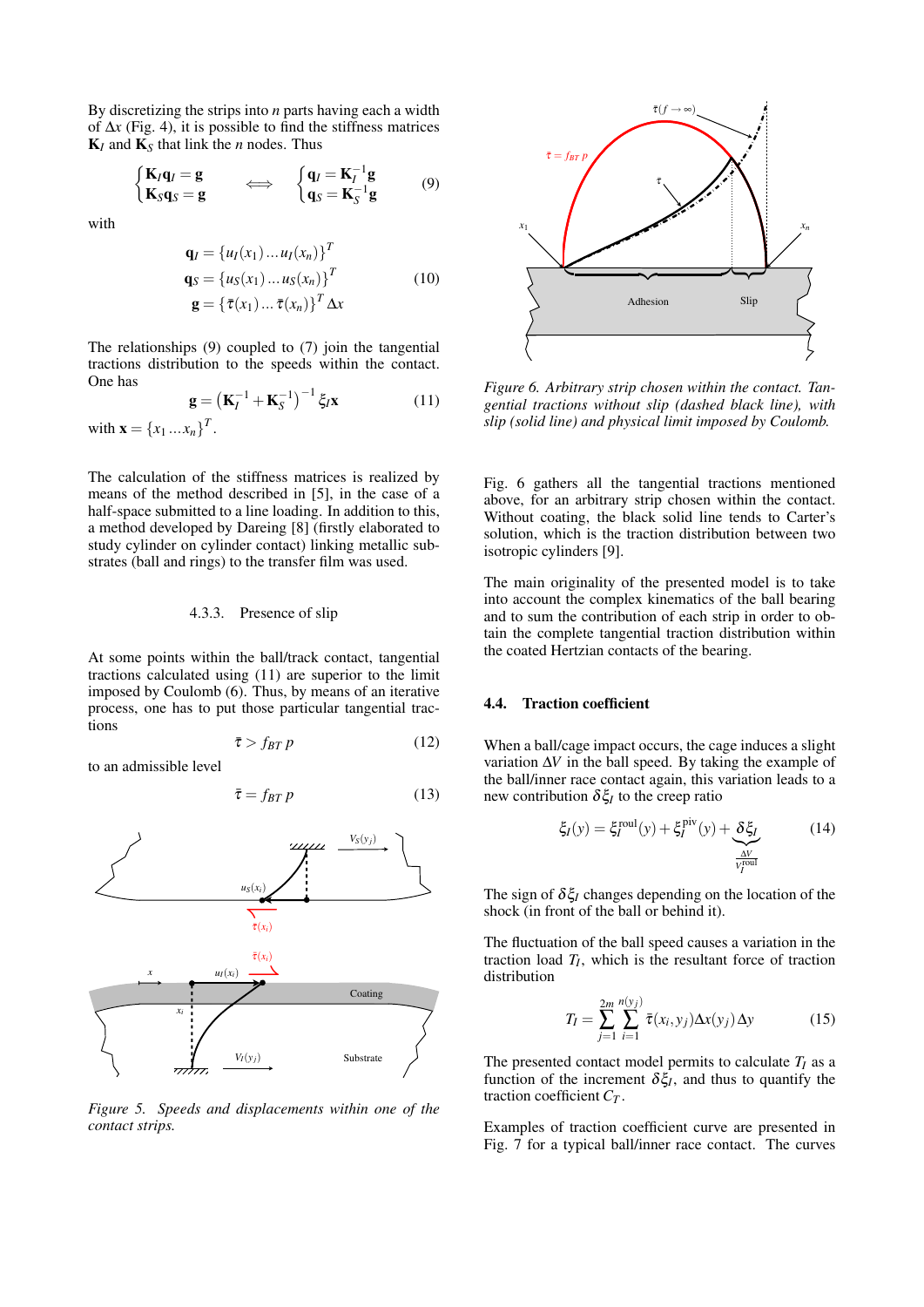

*Figure 7. Example of traction coefficient curves for a ball/inner race contact and for several pivoting to rolling ratios.*

are plotted for several pivoting to rolling ratios, defined as (Fig. 3)

$$
\frac{\Delta \omega^{\text{piv}}}{\Delta \omega^{\text{roul}}} = \frac{\omega_S^{\text{piv}} + \omega_I^{\text{piv}}}{\omega_S^{\text{roul}} - \omega_I^{\text{roul}}}
$$
(16)

Those curves exhibit the importance of the pivoting component on the traction coefficient  $C_{T,I}$ . The use of the contact model is thus meaningful only if ball kinematics is known with accuracy, which is possible by using the quasi-static method [3].

The traction coefficient curve is function of:

- the friction coefficient of the ball/race contact that depends on the environment in which the ball bearing runs;
- the Young modulus  $E_{\text{film}}$  of the solid lubricant;
- the solid lubricant thickness *h*.

This is the slope  $\alpha_I$  at the origin ( $\delta \xi_I = 0$ ) which is particularly interesting from the point of view of the cage stability (see next section). This slope decreases while the friction coefficient  $f_{BT}$  and the ratio  $E_{\text{film}}/h$  increase.

#### 4.5. Restitution factor calculation

Kannel and Bupara clearly showed [2] that the restitution factor  $(\eta)$  is a function of both slopes  $\alpha_I$  and  $\alpha_E$  of traction coefficient curves at the origin, respectively for inner and outer race contacts. One has

$$
\eta = \exp\left(\frac{-\pi}{\sqrt{8\frac{C_{\mu}^2}{M_C k_{BC}} - 1}}\right) \tag{17}
$$



*Figure 8. Orders of magnitude of the restitution factor* η*.*

where  $M_C$  is the cage mass,  $k_{BC}$  is the ball/cage contact stiffness and where

$$
C_{\mu} = \frac{\alpha_I}{V_I^{\text{roul}}} N_I + \frac{\alpha_E}{V_E^{\text{roul}}} N_E
$$
 (18)

This relationship (17) establishes that, while the restitution factor increases, the slopes  $\alpha_I$  and  $\alpha_E$  decrease at the same time.

Fig. 8 gives orders of magnitude of restitution factor for different ball/race contact configurations. Values taken by the restitution factor in "dry" conditions were calculated using the contact model. The conclusions relative to the "traditional lubrication" come from [2].

# 5. APPLICATION

What one can conclude from Fig. 2 is that the friction coefficient has to be low and that the material tested also has to provide a good solid lubrication by means of the double transfer process, in order to reduce the restitution factor (Eqs. (17) and (18)).

Tests realized on the cryotribometer enable one to go further in the analysis. Indeed, knowing the ball/cage friction coefficient (*fBC*) of all the materials implies that one can determine the threshold value of the restitution factor beyond which the separator becomes unstable. In other words, it is possible to directly see from the stability curve which lubricating conditions must be fulfilled. This is done by simply transposing the friction coefficients measured with pin-on-disk tests (see Tab. 3) on the stability curve of Fig. 2 and checking the value of the restitution factor.

Results are presented in Fig. 9, 10, 11 and 12. Those ones contain the tribological results for the two kinds of selected steels (Chromex 40 and 440 C).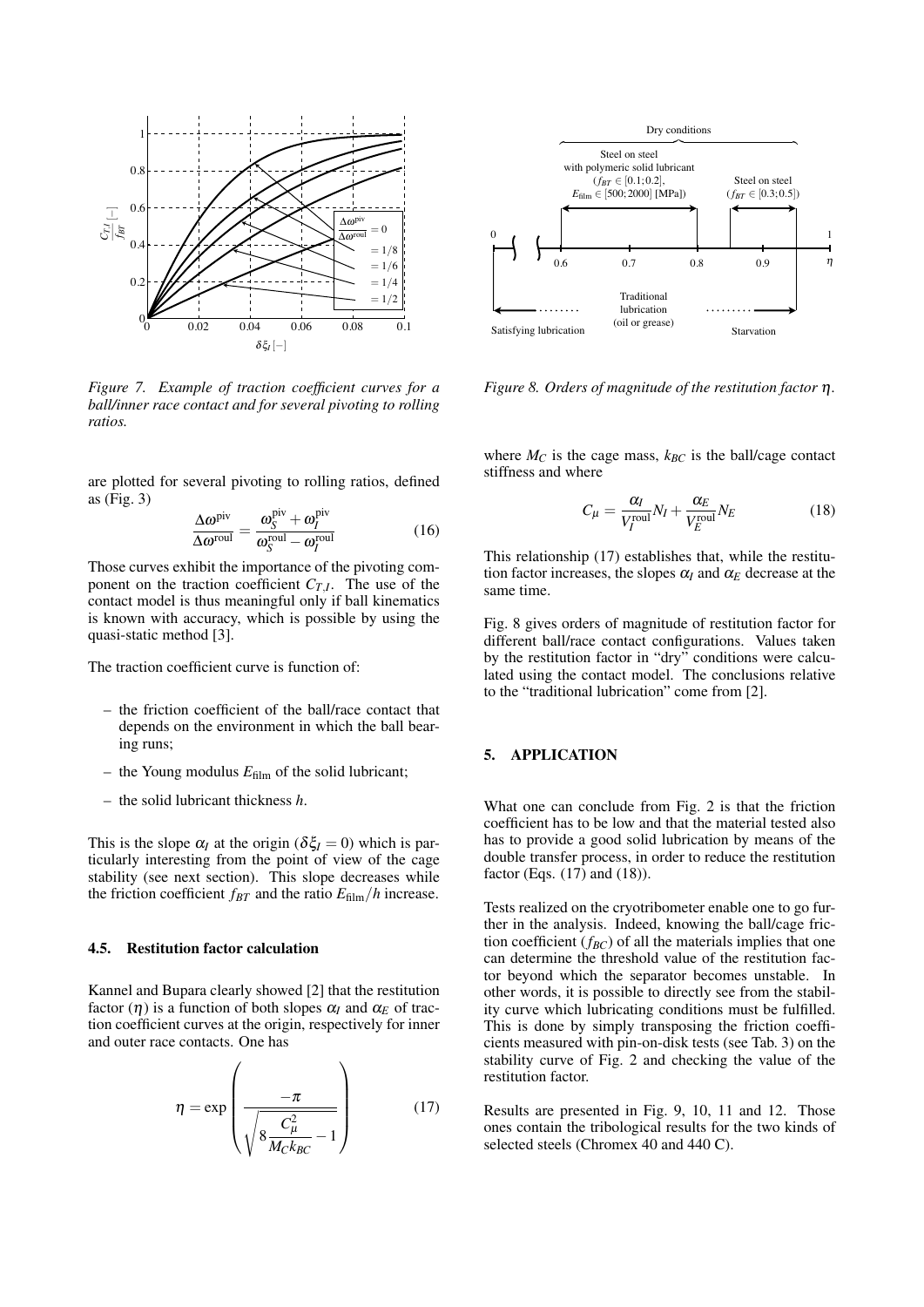The most appropriate material seems to be Armalon, according to these four graphs. Armalon has in fact the lowest ball/cage friction coefficient. Thus Armalon, used as cage material, does not require excessively good lubrication conditions ( $\eta \approx 0.9$ ) as depicted in Fig. 8. Nevertheless, this result has to be moderated. Indeed, it was shown [10], for the particular situation of Armalon, that the ball/cage friction coefficient can greatly change within a cryotechnic ball bearing, as well as the roughness of the races. Because of the wear of cage pockets, Armalon glass fiber finally gets in contact with balls instead of Armalon PTFE and then settles on bearing races. These hard particles tend to completely use the lubricant layer made of PTFE, previously formed on bearing races.

On the other hand, using PEEK 450 GL 30 or Meldin HTC 100 as cage materials necessitate a fairly low restitution factor ( $\eta$  < 0.6). This threshold value is too low to be reached using solid lubrication. Consequently, they are inapt in this cryogenic atmosphere.

The four others materials tested (Meldin 7211, PEEK WG 101, PEEK CA 30 et Vespel SP 211) remain potential candidates. Their capacity to transfer from cage to races has yet to be established.

# 6. CONCLUSION

A way to evaluate cage material candidates, based on a recognized dynamical study of the cage, was developed in this paper. Especially, a new computational method leading to the restitution factor was proposed. From accurate values of ball/cage friction coefficient, measured by a cryogenic pin-on-disk tribometer, it was possible to classify a set of potential cage materials in order to fulfill the requirement.

The method described in the paper was applied, as an example, to a cryotechnic ball bearing of turbopump.



*Figure 9. Stability curve: comparison of cage materials with a Chromex 40 disk, under gaseous nitrogen.*



*Figure 10. Stability curve: comparison of cage materials with a 440C disk, under gaseous nitrogen.*



*Figure 11. Stability curve: comparison of cage materials with a Chromex 40 disk, under liquid nitrogen.*



*Figure 12. Stability curve: comparison of cage materials with a 440C disk, under liquid nitrogen.*